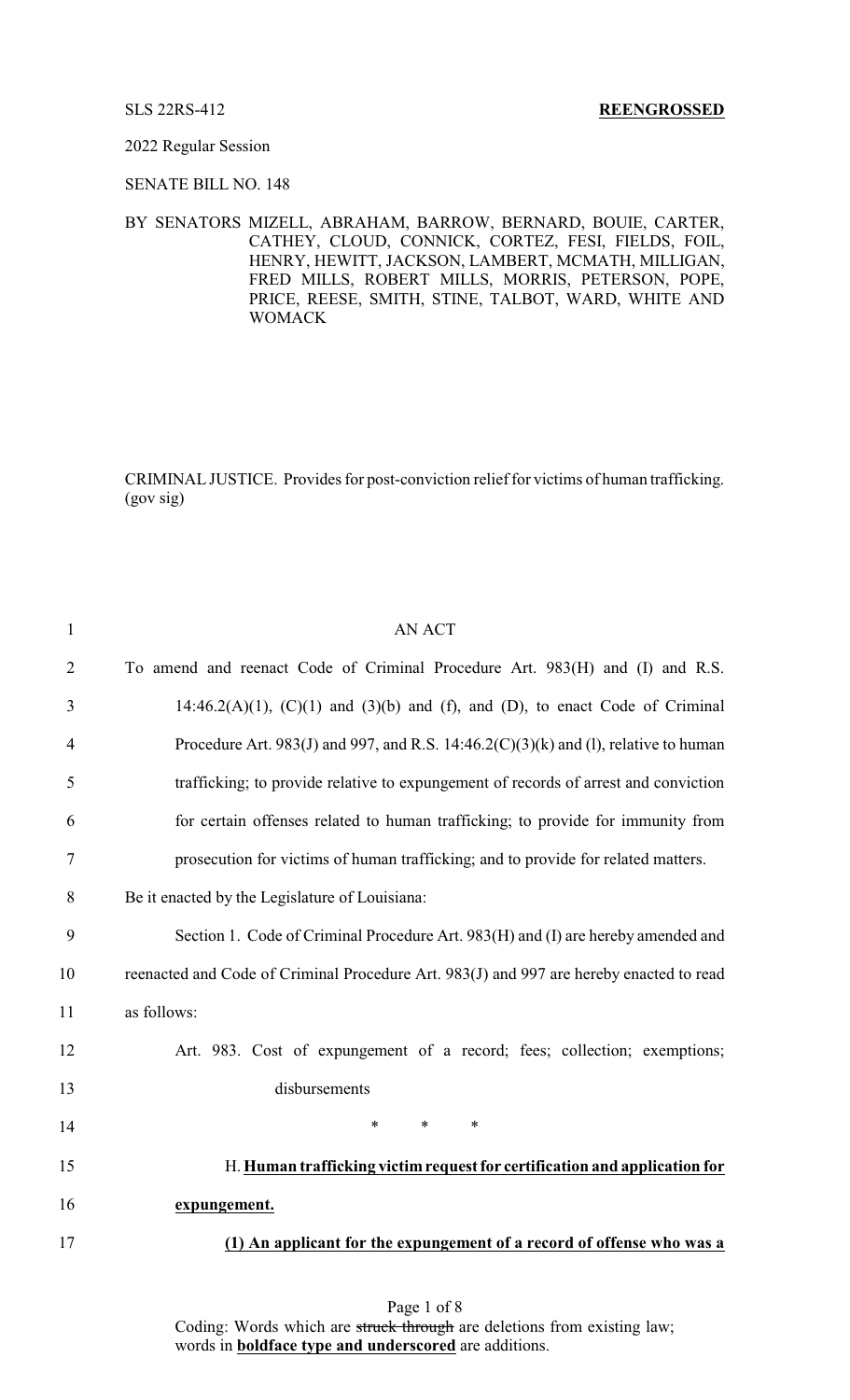| $\mathbf{1}$   | victim of human trafficking, in accordance with R.S. 14:46.2, may request a       |
|----------------|-----------------------------------------------------------------------------------|
| $\overline{2}$ | certification from the prosecuting authority that the offense for which the       |
| 3              | expungement is sought was committed, in substantial part, as the result of the    |
| $\overline{4}$ | applicant being a victim of "human trafficking" in accordance with R.S.           |
| 5              | 14:46.2.                                                                          |
| 6              | (2) To obtain certification, the applicant has the burden of establishing         |
| $\tau$         | by a preponderance of the evidence to the prosecuting authority that the offense  |
| 8              | was committed, in substantial part, as the result of the applicant being a victim |
| 9              | of human trafficking in accordance with R.S. 14:46.2.                             |
| 10             | (3) The certification shall be prima facie evidence that similar eligible         |
| 11             | crimes committed within other Louisiana jurisdictions during the time period      |
| 12             | the applicant was a victim of human trafficking were committed, in substantial    |
| 13             | part, as the result of the applicant being a victim of human trafficking in       |
| 14             | accordance with R.S. 14:46.2.                                                     |
| 15             | (4) All applicable time delays pertaining to expungement provided by              |
| 16             | Code of Criminal Procedure Articles 977 and 978 shall be waived when the          |
| 17             | certification is presented to the clerk of court with the application for         |
| 18             | expungement.                                                                      |
| 19             | (5) An applicant for the expungement of a record of offense who was a             |
| 20             | victim of human trafficking, in accordance with R.S. 14:46.2, shall not be        |
| 21             | required to pay any fees relative to the application for expungement to the clerk |
| 22             | of court, the Louisiana Bureau of Criminal Identification and Information, the    |
| 23             | sheriff, the district attorney, or any other agency.                              |
| 24             | (6) Utilization of the process outlined within this Subsection shall not          |
| 25             | preclude any applicant from seeking additional expungement to which the           |
| 26             | applicant may be entitled, in accordance with law.                                |
| 27             | (7) The Louisiana District Attorneys Association shall annually submit            |
| 28             | a report to the legislature, no later than February first, that includes the      |
| 29             | number of applications for, denials of, and approvals of the certification        |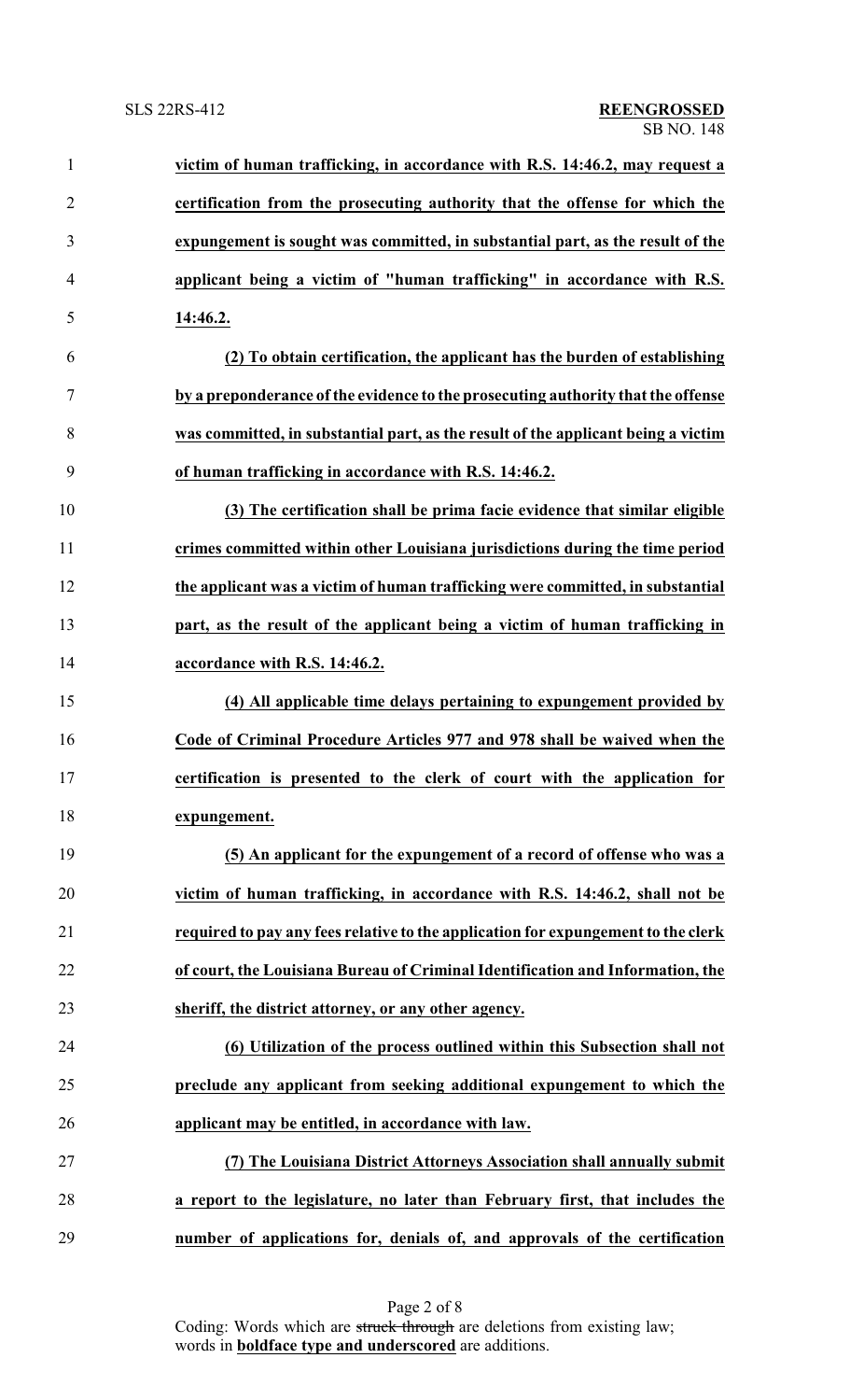|                                                                                        | <b>I.</b> If an application for an expungement of a record includes two or more                                                                      |
|----------------------------------------------------------------------------------------|------------------------------------------------------------------------------------------------------------------------------------------------------|
|                                                                                        | offenses arising out of the same arrest, including misdemeanors, felonies, or both,                                                                  |
|                                                                                        | the applicant shall be required to pay only one fee as provided for by this Article.                                                                 |
| <b>H.J.</b> Notwithstanding any provision of law to the contrary, an applicant for the |                                                                                                                                                      |
| expungement of a record, other than as provided in Paragraphs F and G of this          |                                                                                                                                                      |
| Article, may proceed in forma pauperis in accordance with the provisions of Code       |                                                                                                                                                      |
| of Civil Procedure Article 5181 et seq.                                                |                                                                                                                                                      |
|                                                                                        | $\ast$<br>∗<br>∗                                                                                                                                     |
|                                                                                        | Art. 997. Certification of Human Trafficking Victim Status                                                                                           |
|                                                                                        |                                                                                                                                                      |
|                                                                                        | <b>STATE OF LOUISIANA</b>                                                                                                                            |
|                                                                                        | <b>JUDICIAL DISTRICT FOR THE PARISH OF</b>                                                                                                           |
|                                                                                        |                                                                                                                                                      |
| <b>NO.:</b>                                                                            | <b>DIVISION:</b>                                                                                                                                     |
|                                                                                        |                                                                                                                                                      |
|                                                                                        |                                                                                                                                                      |
|                                                                                        | <b>STATE OF LOUISIANA</b>                                                                                                                            |
|                                                                                        |                                                                                                                                                      |
| <u>vs.</u>                                                                             |                                                                                                                                                      |
|                                                                                        | the control of the control of the control of the control of the control of                                                                           |
|                                                                                        |                                                                                                                                                      |
|                                                                                        | <b>CERTIFICATION OF HUMAN TRAFFICKING VICTIM STATUS</b>                                                                                              |
|                                                                                        |                                                                                                                                                      |
|                                                                                        |                                                                                                                                                      |
|                                                                                        | In accordance with the provisions of Louisiana Code of Criminal Procedure                                                                            |
|                                                                                        |                                                                                                                                                      |
|                                                                                        |                                                                                                                                                      |
|                                                                                        | Article 983, the Office of the District Attorney has reviewed and determined that one,                                                               |
|                                                                                        | <b>RACE/GENDER:</b><br>DOB:<br><u> 1950 - Johann John Barn, mars ar yw y cyfan y cyfan y cyfan y cyfan y cyfan y cyfan y cyfan y cyfan y cyfan y</u> |
|                                                                                        |                                                                                                                                                      |

**evidence proof of status as a victim of human trafficking in accordance with the**

Page 3 of 8 Coding: Words which are struck through are deletions from existing law; words in **boldface type and underscored** are additions.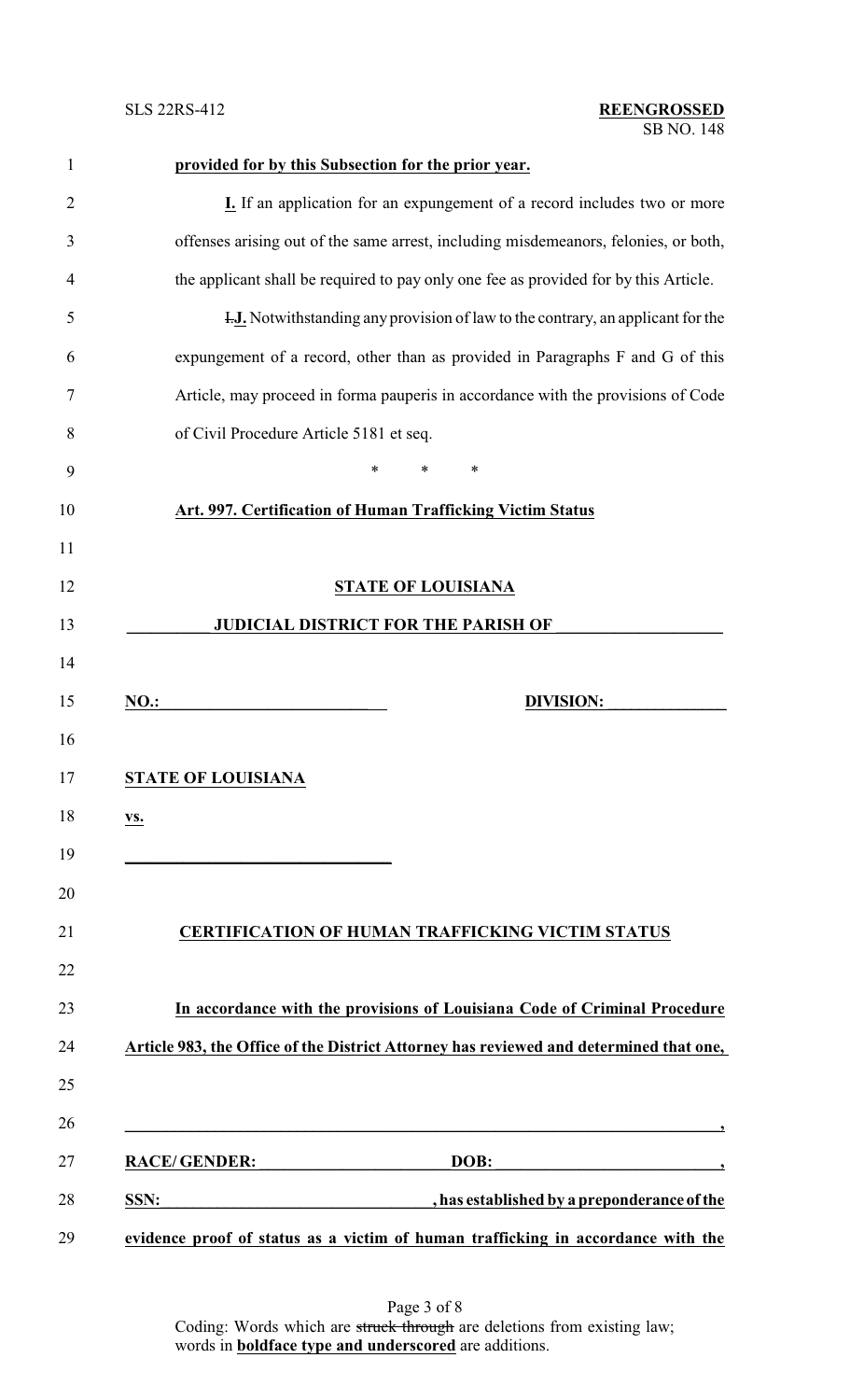| $\mathbf{1}$   | provisions of R. S. 14:46.2, for the following offense(s), detailed specifically as follows: |                                                                                     |
|----------------|----------------------------------------------------------------------------------------------|-------------------------------------------------------------------------------------|
| $\overline{2}$ |                                                                                              | (If more than one offense, each relevant offense must be specifically listed in the |
| 3              | following format)                                                                            |                                                                                     |
| 4              |                                                                                              |                                                                                     |
| 5              | <b>OFFENSE:</b>                                                                              |                                                                                     |
| 6              | <b>DOCKET NO:</b>                                                                            |                                                                                     |
| 7              | <b>CHARGE:</b>                                                                               |                                                                                     |
| 8              | <b>DATE OF ARREST:</b>                                                                       |                                                                                     |
| 9              | <b>ARRESTING AGENCY:</b>                                                                     |                                                                                     |
| 10             | <b>CITY/PARISH OF ARREST:</b>                                                                |                                                                                     |
| 11             |                                                                                              | FURTHER, that the above offense(s) for which this Certification issued was          |
| 12             | committed, in substantial part, as a result of the above-named being a victim of human       |                                                                                     |
| 13             | trafficking, in accordance with R.S. 14:46.2.                                                |                                                                                     |
| 14             |                                                                                              | FURTHER, this Certification shall be considered as prima facie evidence of the      |
| 15             | victim's status in similar eligible crimes committed within other Louisiana jurisdictions    |                                                                                     |
| 16             | during the time period in which the above-named was a victim of human trafficking.           |                                                                                     |
| 17             |                                                                                              | FURTHER, all applicable time delays pertaining to expungement contained in          |
| 18             | Louisiana Code of Criminal Procedure Articles 977 and 978 shall be waived when               |                                                                                     |
| 19             | presented to the clerk of court with an application for expungement of the                   |                                                                                     |
| 20             | above-specified offense(s).                                                                  |                                                                                     |
| 21             |                                                                                              | <b>FURTHER, any application for expungement of the above-specified offense(s)</b>   |
| 22             | shall be at no cost to the above-named victim.                                               |                                                                                     |
| 23             |                                                                                              |                                                                                     |
| 24             |                                                                                              |                                                                                     |
| 25             |                                                                                              |                                                                                     |
| 26             | <b>DATE</b>                                                                                  | <b>DISTRICT ATTORNEY</b>                                                            |
| 27             |                                                                                              | <b>PARISH OF</b>                                                                    |
| 28             |                                                                                              | <b>JUDICIAL DISTRICT</b>                                                            |
| 29             |                                                                                              | <b>STATE OF LOUISIANA</b>                                                           |

Page 4 of 8 Coding: Words which are struck through are deletions from existing law; words in **boldface type and underscored** are additions.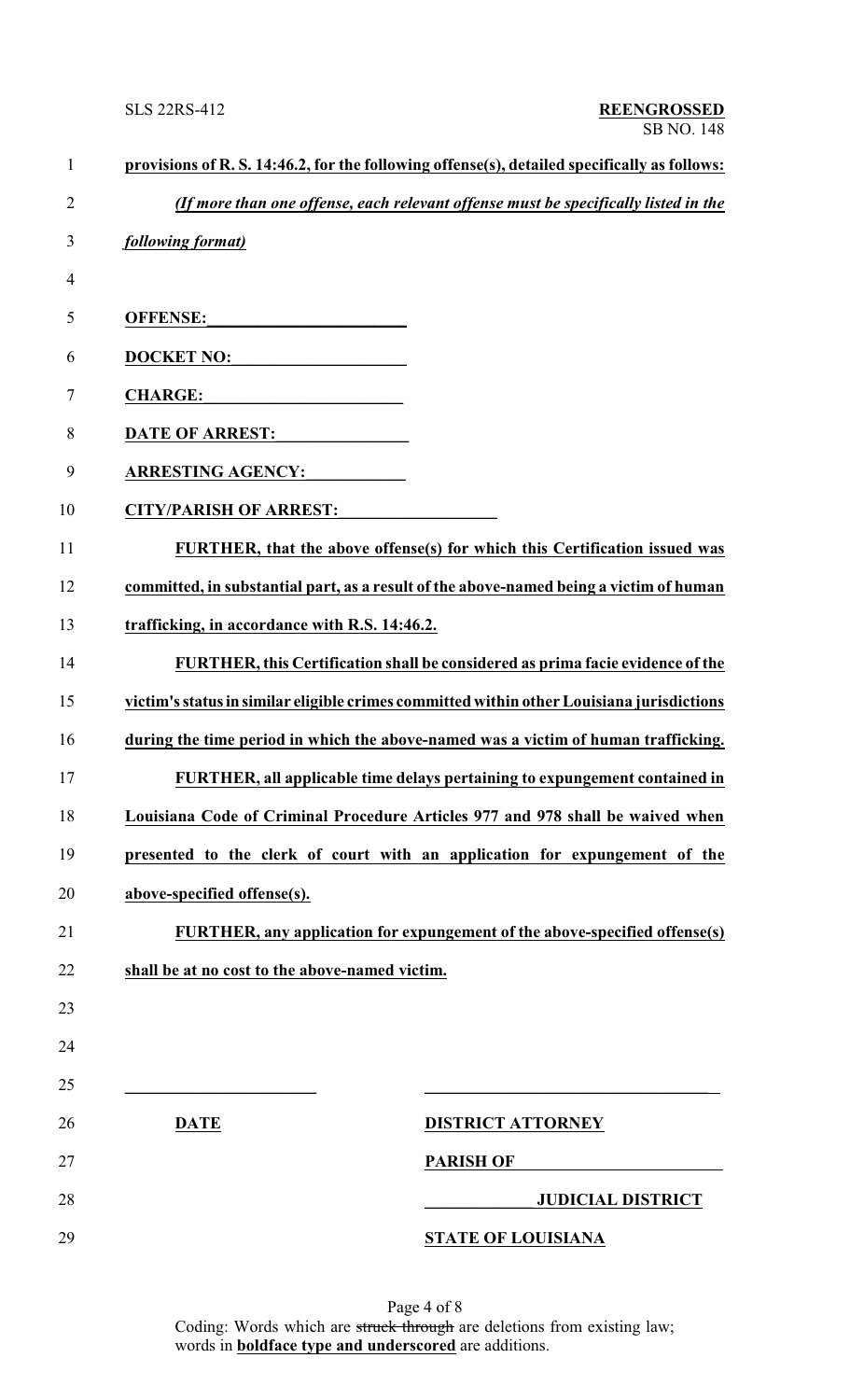| 1              | Section 2. R.S. $14:46.2(A)(1)$ , $(C)(1)$ and $(3)(b)$ and $(f)$ , and $(D)$ are hereby amended |
|----------------|--------------------------------------------------------------------------------------------------|
| $\overline{2}$ | and reenacted and R.S. $14:46.2(C)(3)(k)$ and (1) are hereby enacted to read as follows:         |
| 3              | §46.2. Human trafficking                                                                         |
| $\overline{4}$ | A. It shall be unlawful:                                                                         |
| 5              | $(1)(a)$ For any person to knowingly recruit, harbor, transport, provide, solicit,               |
| 6              | receive, isolate, entice, obtain, patronize, procure, purchase, hold, restrain,                  |
| $\tau$         | induce, threaten, subject, or maintain the use of another person through fraud,                  |
| 8              | force, or coercion to provide services or labor.                                                 |
| 9              | (b) For any person to knowingly recruit, harbor, transport, provide, solicit,                    |
| 10             | sell, purchase, patronize, procure, hold, restrain, induce, threaten, subject,                   |
| 11             | receive, isolate, entice, obtain, or maintain the use of a person under the age of               |
| 12             | twenty-one years for the purpose of engaging in commercial sexual activity                       |
| 13             | regardless of whether the person was recruited, harbored, transported, provided,                 |
| 14             | solicited, sold, purchased, received, isolated, enticed, obtained, or maintained                 |
| 15             | through fraud, force, or coercion. It shall not be a defense to prosecution for a                |
| 16             | violation of the provisions of this Subparagraph that the person did not know the age            |
| 17             | of the victim or that the victim consented to the prohibited activity.                           |
| 18             | $\ast$<br>∗<br>∗                                                                                 |
| 19             | C. For purposes of this Section:                                                                 |
| 20             | (1) "Commercial sexual activity" means any sexual act performed or                               |
| 21             | conducted when anything of value has been given, promised, or received by any                    |
| 22             | person, directly or indirectly, including the production of pornography.                         |
| 23             | $\ast$<br>$\ast$<br>∗                                                                            |
| 24             | (3) "Fraud, force, or coercion" shall include but not be limited to any of the                   |
| 25             | following:                                                                                       |
| 26             | $\ast$<br>$\ast$<br>∗                                                                            |
| 27             | (b) Physically restraining, <i>isolating, confining, or threatening to physically</i>            |
| 28             | restrain, <i>isolate</i> , or confine another person.                                            |
| 29             | ∗<br>∗<br>∗                                                                                      |

Page 5 of 8 Coding: Words which are struck through are deletions from existing law; words in **boldface type and underscored** are additions.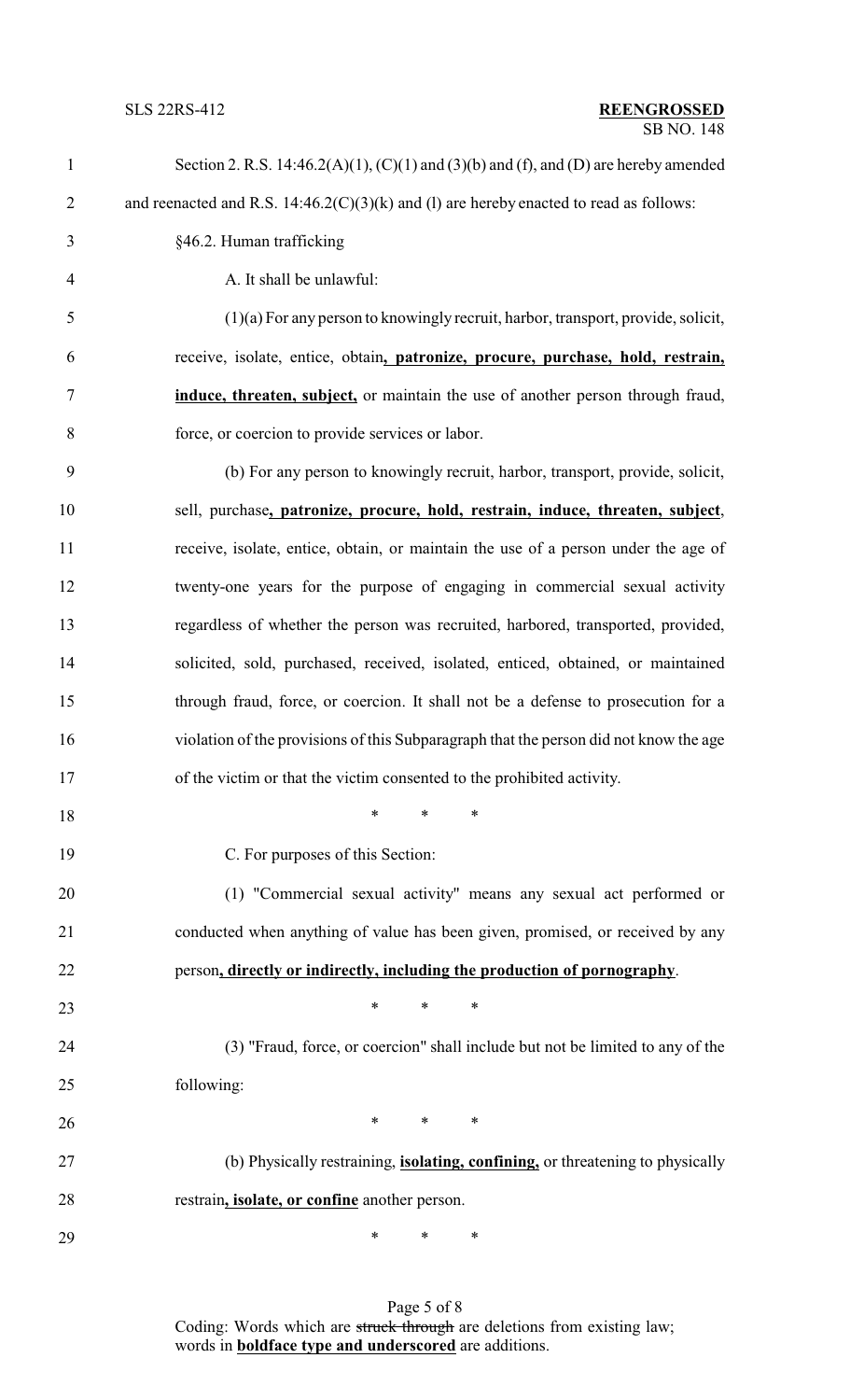| (f) The actual or threatened destruction, concealment, removal, withholding,                                                  |
|-------------------------------------------------------------------------------------------------------------------------------|
| confiscation, or possession of any actual or purported passport or other immigration                                          |
| document, or any other actual or purported government identification document, of                                             |
| another person.                                                                                                               |
| $*$ and $*$<br>$\ast$<br>$\ast$                                                                                               |
| (k) Exposing or threatening to expose any fact or information that would                                                      |
| subject an individual to criminal or immigration proceedings.                                                                 |
| (I) Causing or threatening to cause financial harm to an individual or                                                        |
| using financial control over an individual.                                                                                   |
| $\ast$<br>*<br>∗                                                                                                              |
| D. It shall not be a defense to prosecution for a violation of this Section that                                              |
| the person being recruited, harbored, transported, provided, solicited, received,                                             |
| isolated, <i>patronized</i> , <i>procured</i> , <i>purchased</i> , <i>enticed</i> , <i>obtained</i> , <i>or maintained is</i> |
| actually a law enforcement officer or peace officer acting within the official scope                                          |
| of his duties.                                                                                                                |
| $\ast$<br>$\ast$<br>∗                                                                                                         |
| Section 3. This Act shall become effective upon signature by the governor or, if not                                          |
| signed by the governor, upon expiration of the time for bills to become law without signature                                 |
| by the governor, as provided by Article III, Section 18 of the Constitution of Louisiana. If                                  |
| vetoed by the governor and subsequently approved by the legislature, this Act shall become                                    |
| effective on the day following such approval.                                                                                 |

The original instrument was prepared by Whitney Kauffeld. The following digest, which does not constitute a part of the legislative instrument, was prepared by Ann S. Brown.

## DIGEST SB 148 Reengrossed 2022 Regular Session Mizell

Present law provides definitions and penalties for the crimes of human trafficking and trafficking of children for sexual purposes.

Proposed law retains present law.

Proposed law adds other offenses to the definition of human trafficking and commercial sexual activity.

Page 6 of 8 Coding: Words which are struck through are deletions from existing law; words in **boldface type and underscored** are additions.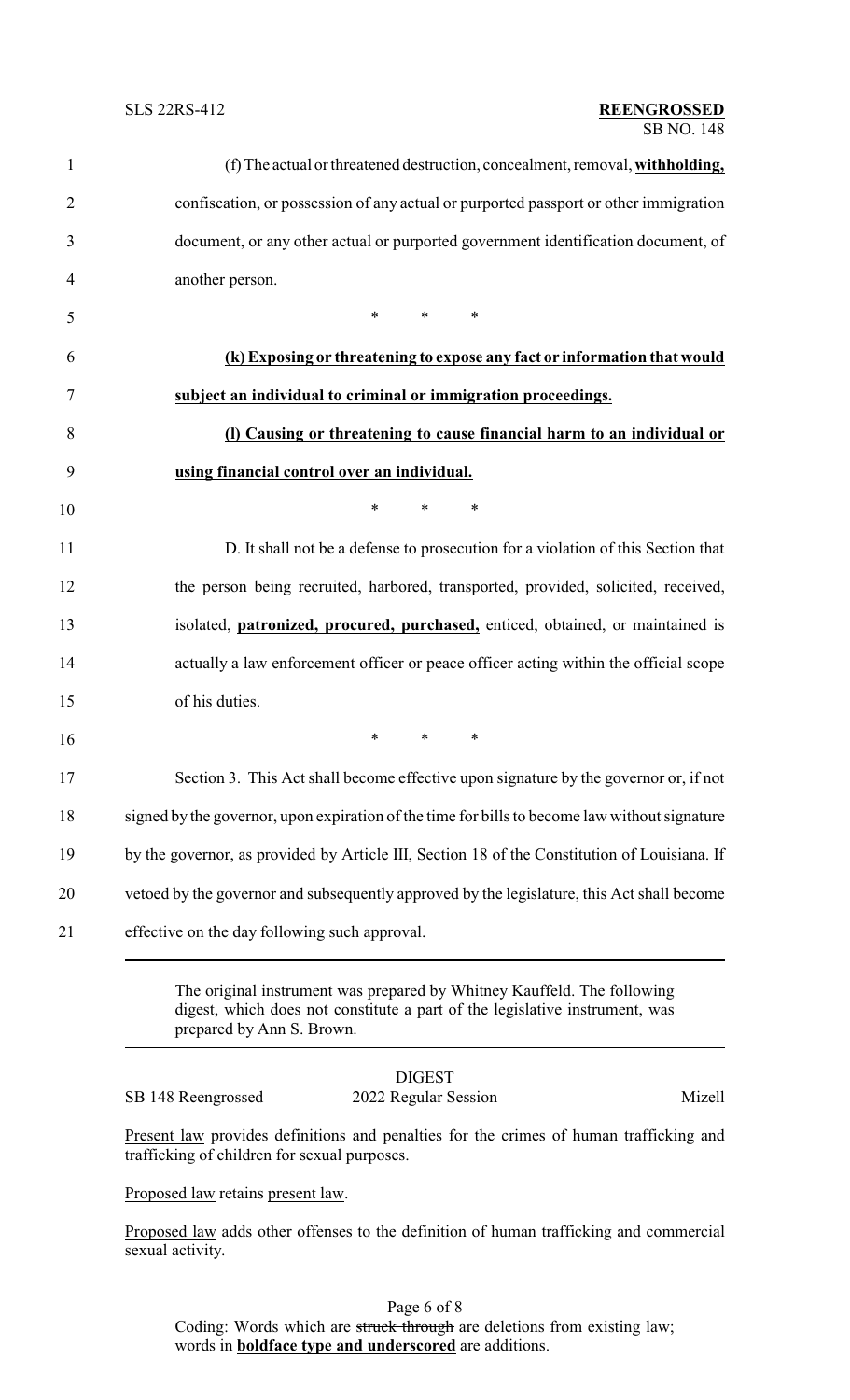Present law provides for the expungement of a record, fees, collection, exemptions, and disbursement for offenses.

Proposed law retains present law.

Proposed law provides a process for human trafficking victims to request expungement of a record of offense, from the prosecuting authority, by applying for a "certification of human trafficking victim status".

Proposed law provides that the "certification of human trafficking victim status" indicates that the offense for which the expungement is sought was committed, in substantial part, as the result of the applicant being a victim of human trafficking.

Proposed law provides the applicant has the burden of establishing by a preponderance of the evidence that the offense was committed as a result of being a victim of human trafficking.

Proposed law provides that the certification shall be prima facie evidence that similar eligible crimes committed within other Louisiana jurisdictions during the time period the applicant was a victim of human trafficking were committed, in substantial part, as the result of the applicant being a victim of human trafficking.

Proposed law provides that all applicable time delays pertaining to expungement provided by present law shall be waived when the certification is presented to the clerk of court with the application for expungement.

Proposed law provides that an applicant for the expungement of a record of offense who was a victim of human trafficking shall not be required to pay any fees to the clerk of court, the Louisiana Bureau of Criminal Identification and Information, the sheriff, the district attorney, or any other agency.

Proposed law provides that utilization of this process shall not preclude any applicant from seeking additional expungement to which they are entitled.

Proposed law requires the Louisiana District Attorneys Association to submit annually, prior to February 1st, a report to the Legislature that includes the number of applications for, denials of, and approvals of the certification of human trafficking.

Present law provides forms for the motion to set aside conviction and dismiss prosecution provided for by present law.

Proposed law provides a form for the "certification of human trafficking victim status" that must be filled out by the district attorney.

Effective upon signature of the governor or lapse of time for gubernatorial action.

(Amends C.Cr.P. Art. 983(H) and (I), and R.S. 14:46.2(A)(1), (C)(1) and (3)(b) and (f), and (D); adds C.Cr.P. Art. 983(J) and 997 and R.S. 14:46.2(C)(3)(k) and (l))

## Summary of Amendments Adopted by Senate

Senate Floor Amendments to engrossed bill

- 1. Remove the motion to set aside a conviction if the court finds by a preponderance of evidence that the crime was committed as a result of the defendant being a victim of human trafficking.
- 2. Remove the form for a motion to set aside a conviction of certain offenses

# Page 7 of 8

Coding: Words which are struck through are deletions from existing law; words in **boldface type and underscored** are additions.